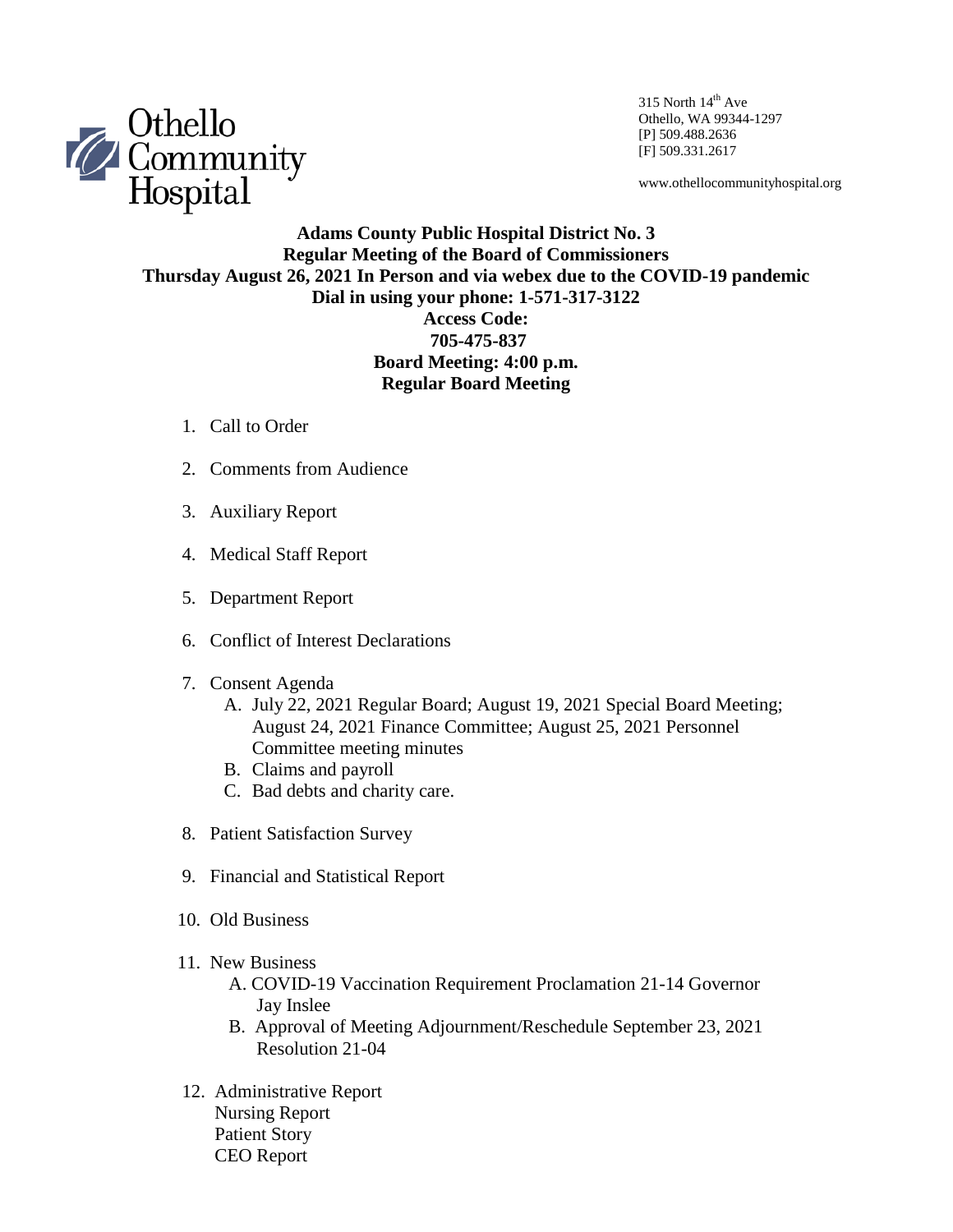### 13. Articles

14. Process Feedback

 15**.** Executive Session: The Board will meet in closed Executive Session per: 1) RCW 70.44.062(2) whereby all meetings, proceedings, and deliberations of a quality improvement committee established under RCW 4.24.250, 43.70.510, or 70.41.200 and all meetings, proceedings, and deliberations of the board of commissioners, its staff or agents, to review the report or the activities of a quality improvement committee established under RCW 4.24.250, 43.70.510, or 70.41.200 may, at the discretion of the quality improvement committee or the board of commissioners, be confidential and may be conducted in executive session. Any review conducted by the board of commissioners or quality improvement committee, or their staffs or agents, shall be subject to the same protections, limitations, and exemptions that apply to quality improvement activities under RCW 4.24.240, 4.24.250, 43.70.510, and 70.41.200. However, any final action of the board of commissioners on the report of the quality improvement committee shall be done in public session; The Executive Session is expected to last 30 minutes.

16. Adjournment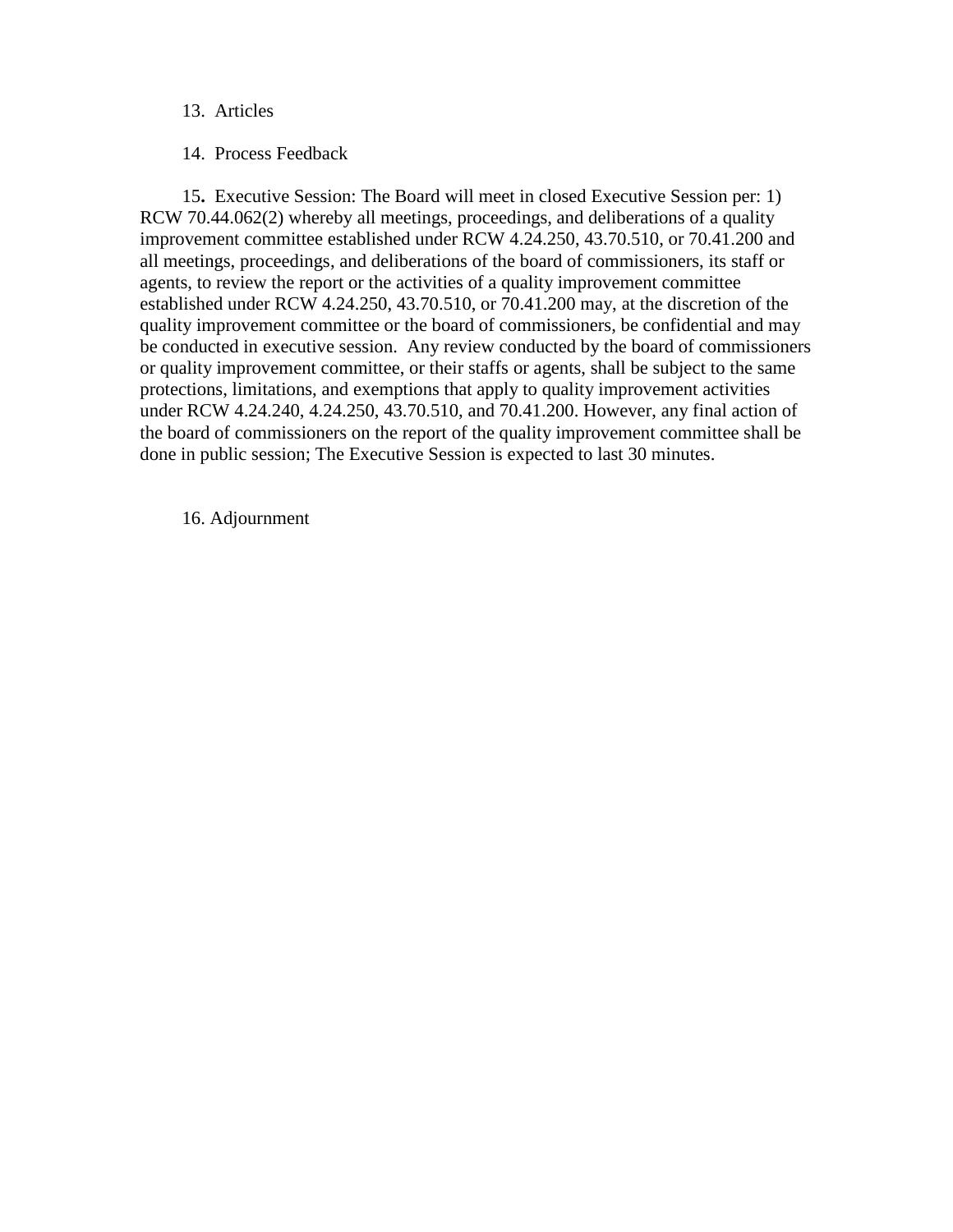

315 North 14th Ave Othello, WA 99344-1297 [P] 509.488.2636 [F] 509.331.2617

www.othellocommunityhospital.org

## **Adams County Public Hospital District No. 3 Board of Commissioners Meeting Minutes** Thursday August 26, 2021 In Person and via webex due to the COVID-19 pandemic https://www.gotomeet.me/MaryGarza1/board-meeting Dial in using your phone: 1-571-317-3122 **Access Code:** 75-475-837 Board Meeting: 4:00 p.m. **Regular Board Meeting**

Call to Order: President McCullough called the meeting to order at 4:00 p.m. President McCullough announced that the meeting is being recorded. President McCullough asked if everyone could hear her. All present acknowledged they could hear her.

Present: President McCullough asked for a roll call for Commissioners present. All were present. Shirley McCullough, Bob Carlson, Gayle Bohannan, Sue Long-Hosek, and Lynda Bowers

Others Present: Connie Agenbroad, Mindy Gonzalez, Mark Bunch, Mary Garza, Tina Bernsen, and Tami Taylor

### **Comments from Audience: None**

**Auxiliary Report:** Mary Garza reported that the Auxiliary golf outing went great. There were about 50-60 golfers. Everyone appeared to have a good time. Marcia Bougher won the Traeger BBQ, Jerry Osborne won the Mariners Basket, and Mary Garza won the Seahawk jersey. The Auxiliary made approximately \$17,000.00. The August meeting was cancelled due to illness.

#### **Medical Staff: None**

**Department Report:** Tami Taylor gave a presentation on CleanSlate UVC sanitizer for various items such as; cell phones, keys, pens, stethoscopes, surgical hats, and N95s. Sue Long-Hosek made a motion to approve the purchase of five (5) CleanState UV Sanitizers not to exceed \$30,000.00. Lynda Bowers seconded the motion. The motion passed unanimously.

Conflict of Interest Declarations: President McCullough asked for a roll call on conflict of interest. All stated they did not have a conflict of interest.

Approval Consent Agenda: Bob Carlson made a motion to approve the Consent Agenda comprised of the; 1) July 22, 2021 Regular Board Meeting; August 19, 2021 Special Board Meeting; August 24, 2021 Finance Committee Meeting; and August 25, 2021 Personnel Committee Meeting minutes. 2) Claims, Payroll, Payroll taxes, and Auxiliary in the amount of \$1,736,304.62. 3) Bad Debts and Charity in the amount of \$180,945.29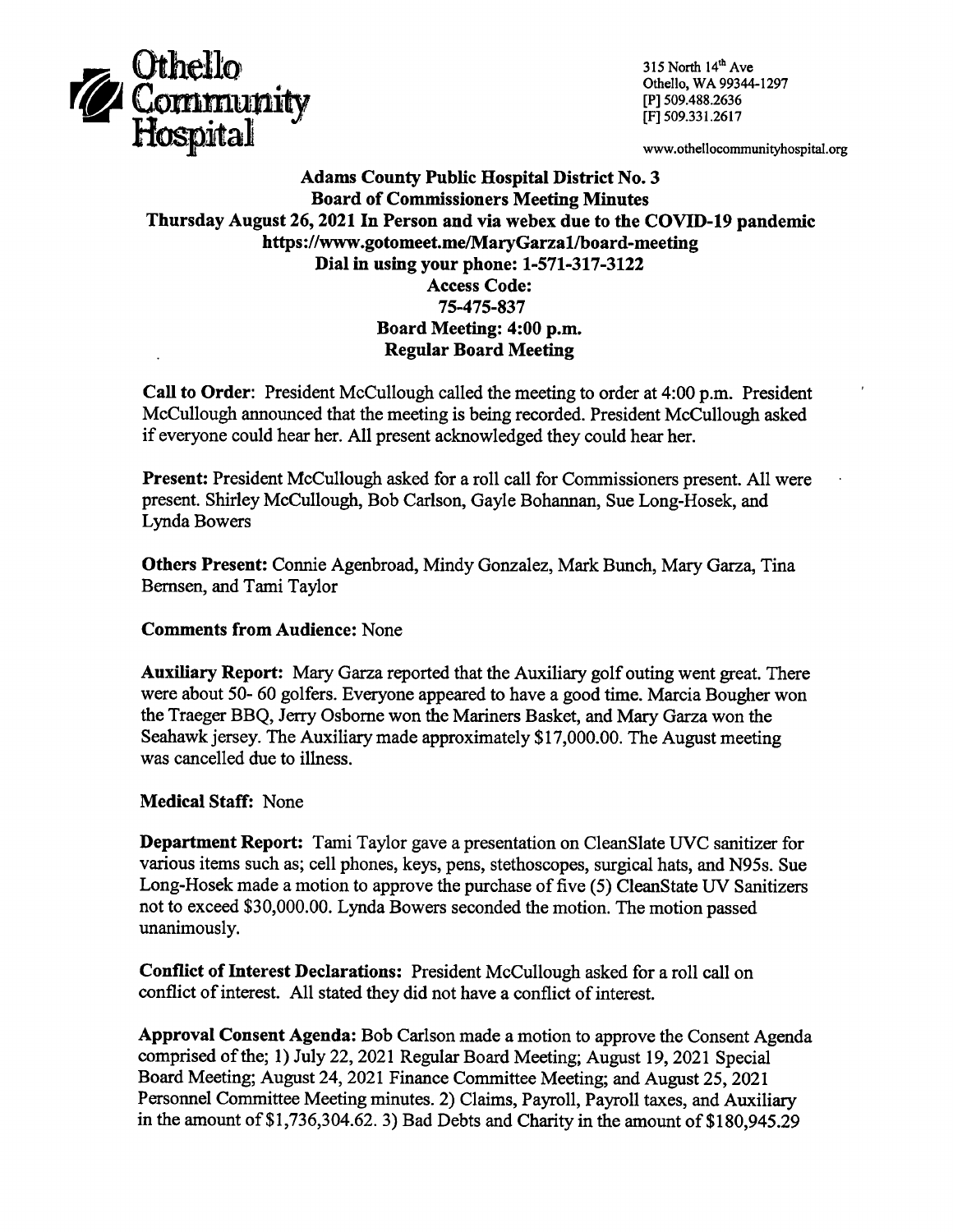and \$48,909.11 respectively. Gayle Bohannan seconded the motion. President McCullough asked for a roll call for approval. The motion passed unanimously.

# **Patient Satisfaction Survey: None**

Financial Report: For the month ending, July, 2021, OCH incurred an operating loss (including approximately \$47,058 in disproportionate share; \$75,990 in hospital levy; \$47,196 in EMS levy) in the amount of \$161,220 with investment gain of \$17,821 for a total net loss of \$143,398; year-to-date operating loss (including approximately \$394,410) in disproportionate share; \$531,931 in hospital levy; \$330,378 in EMS levy) was \$2,035,088 with investment gain of \$123,076 for a year-to-date net loss of \$1,912,012.

President McCullough asked for a roll call if any of the Commissioners had a question for Mark Bunch. All stated no.

# **Old Business: None**

New Business: Connie Agenbroad discussed the COVID-19 Vaccination Requirement Proclamation 21-14 by Governor Jay Inslee requiring all health care workers to be fully vaccinated for COVID-19 by October 18, 2021 unless the employee has been granted a medical or religious exemption. Connie Agenbroad reviewed with the Commissioners the memo and policy requiring that all health care workers be fully vaccinated by October 18, 2021 that was sent out to all the staff on August 23, 2021.

Connie Agenbroad stated at this point, there are approximately 60 employees who have not been vaccinated. If the employee is granted a medical or religious exemption, they will be required to wear an N95 mask at all times (with exception when eating and drinking) and will be tested weekly. Unfortunately, if the employee is not fully vaccinated or has not been approved for a medical or religious exemption they no longer can work here at the hospital. They will be given a non-disciplinary termination letter for failure to comply with the Governor's Proclamation. The employee may be eligible for rehire if they comply with the Governor's Proclamation by either being fully vaccinated or being granted a medical or religious exemption, should a job be available for which they qualify. Unfortunately, if the employee is rehired after October 18, 2021, they will start as if they were a new employee, meaning they will not maintain their seniority. PTO, EIB, and other benefits. There are a lot of what ifs, Administration and Department Managers are looking at all the possibilities that could or could not happen.

Approval of Meeting Adjournment/Reschedule September 23, 2021 Resolution 21-04: Bob Carlson made a motion to approve Resolution 21-04, adjourning the September 23, 2021 regular Board meeting and rescheduling it to Thursday September 30, 2021 at 4:00 p.m. Gayle Bohannan seconded the motion. President McCullough asked for a roll call for approval. The motion passed unanimously. The Finance Committee will meet on Tuesday September 28, 2021 at noon and Personnel Committee will meet on Wednesday September 29, 2021 at 7:30 a.m.

Nursing Report: Tina Bernsen reported for July 2021, there were five (5) admission restriction(s). The first( $1<sup>st</sup>$ ) restriction was for twenty four (24) hours with no transfers; the second  $(2^{nd})$  restriction was for sixty (60) hours with no transfers; the third  $(3^{rd})$ restriction was for six (6) hours with two (2) transfers all needing a higher level of care; the fourth  $(4<sup>th</sup>)$  was for twelve (12) hours with one (1) transfer needing a higher level of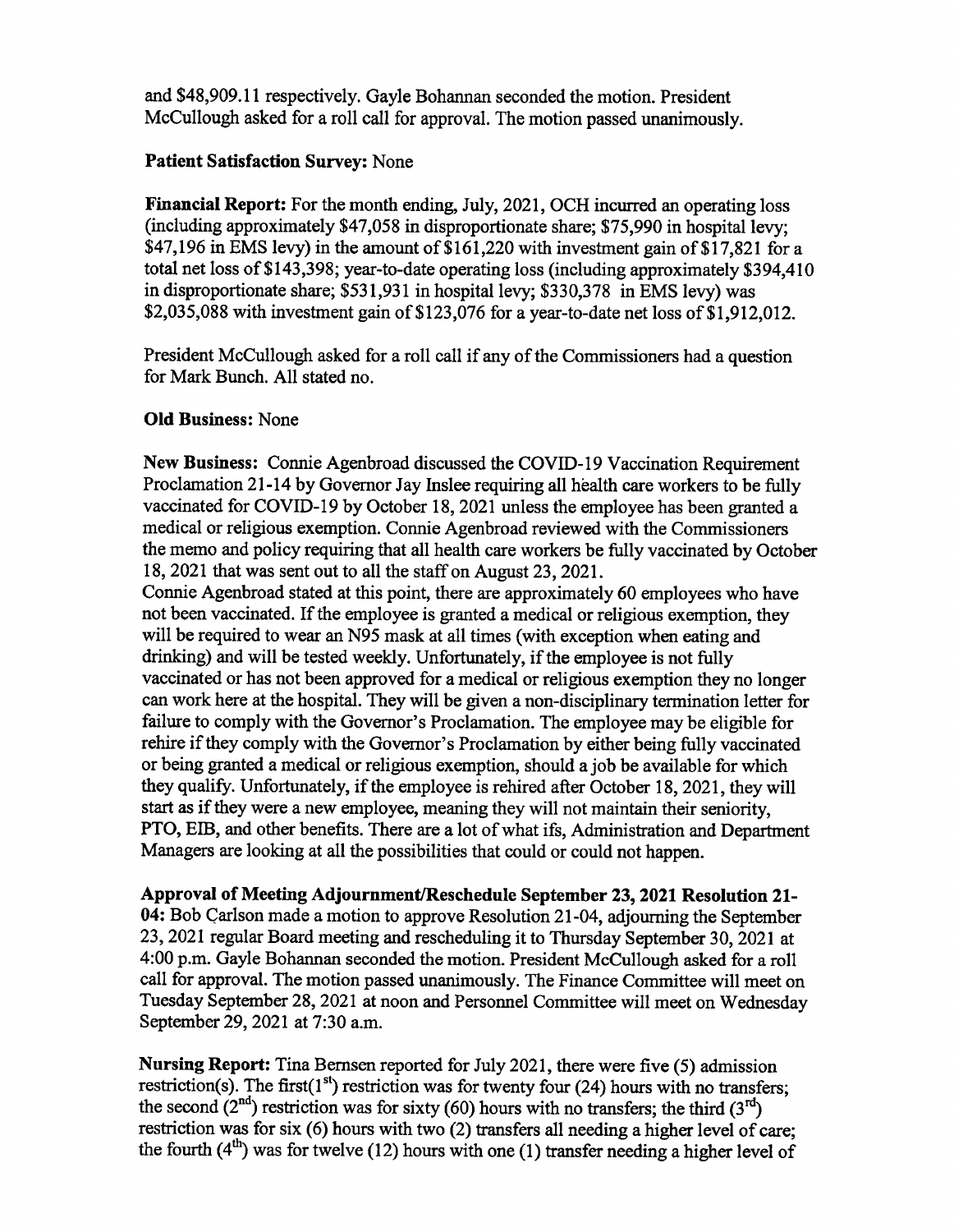care: and the fifth  $(5<sup>th</sup>)$  restriction was for twenty six (26) hours with one transfer needing a higher level of care. All restrictions were due to patient acuity and staffing.

**Patient Story:** Sue Long-Hosek commented on the excellent care her husband received in the Emergency Room and during his inpatient stay. Everyone did an outstanding job and gave excellent care.

CEO Report: Connie Agenbroad reviewed information regarding COVID-19 employees exposed or tested positive from July 2020 to August 2021 prepared by Brandy Kissler, Infection Control. Connie Agenbroad reviewed a graph on OCH Lab confirmed positive tests since March 2020. Connie Agenbroad reviewed graphs from the Department of Health on COVID like hospitalizations since January 2020, percentage of ICU staffed beds occupancy and ICU staffed beds occupancy by COVID-19 patients since January 2021, Acute Care staffed beds occupancy by COVID-19 patients since January 2021. Connie Agenbroad reviewed a report from Department of Health regarding the sequencing trends for variants of COVID-19. Connie Agenbroad reviewed information that the hospital receives from "Wenatchee Catchment Area" Capacity Dashboard. This includes Central Washington Hospital (Confluence) and Samaritan Hospital concerning current bed availability and COVID-19 patients.

Connie Agenbroad reported that since August 1, 2021 to August 25, 2021 there have been 497 patients seen in the Emergency Room with approximately 34 positive COVID-19 patients. There have been approximately 5 COVID-19 inpatients with 1 being transferred and 1 death.

Connie Agenbroad gave a brief update on COVID-19 for Adams County. Last month Connie Agenbroad reported that the "target <100 new COVID-19 cases over the past 14 days" was 8 and no hospitalizations, "target <25 cases/100,000 over the past 14 days" was 39.1, and "percent positives #cases/#tests in past week" 7.3%. As of August 25, 2021 the "target  $\leq 100$  new COVID-19 cases over the past 14 days" is 141 with 4 hospitalizations, "target  $\leq$  25 cases/100,000 over the past 14 days" is 689.5, and "percent positives #cases/#tests in past week" 26.1%.

Connie Agenbroad reported that Dr. Burrup and Connie Agenbroad attended CBHA's Medical Staff Meeting on August 26, 2021 and it was an excellent meeting and CBHA's medical staff had very positive remarks concerning our new Emergency Room providers. CBHA providers commented that they are also receiving positive comments from their patients.

Brandy Kissler and Connie Agenbroad attended the Rotary Club Meeting on August 26, 2021 and Brandy Kissler gave a brief update on how the hospital is doing with COVID-19. There were several positive comments about how much people appreciated the hospital and especially were very grateful for the hospital giving the COVID-19 vaccines. Several people commented on the new providers in the Emergency Room and what excellent care they received from them.